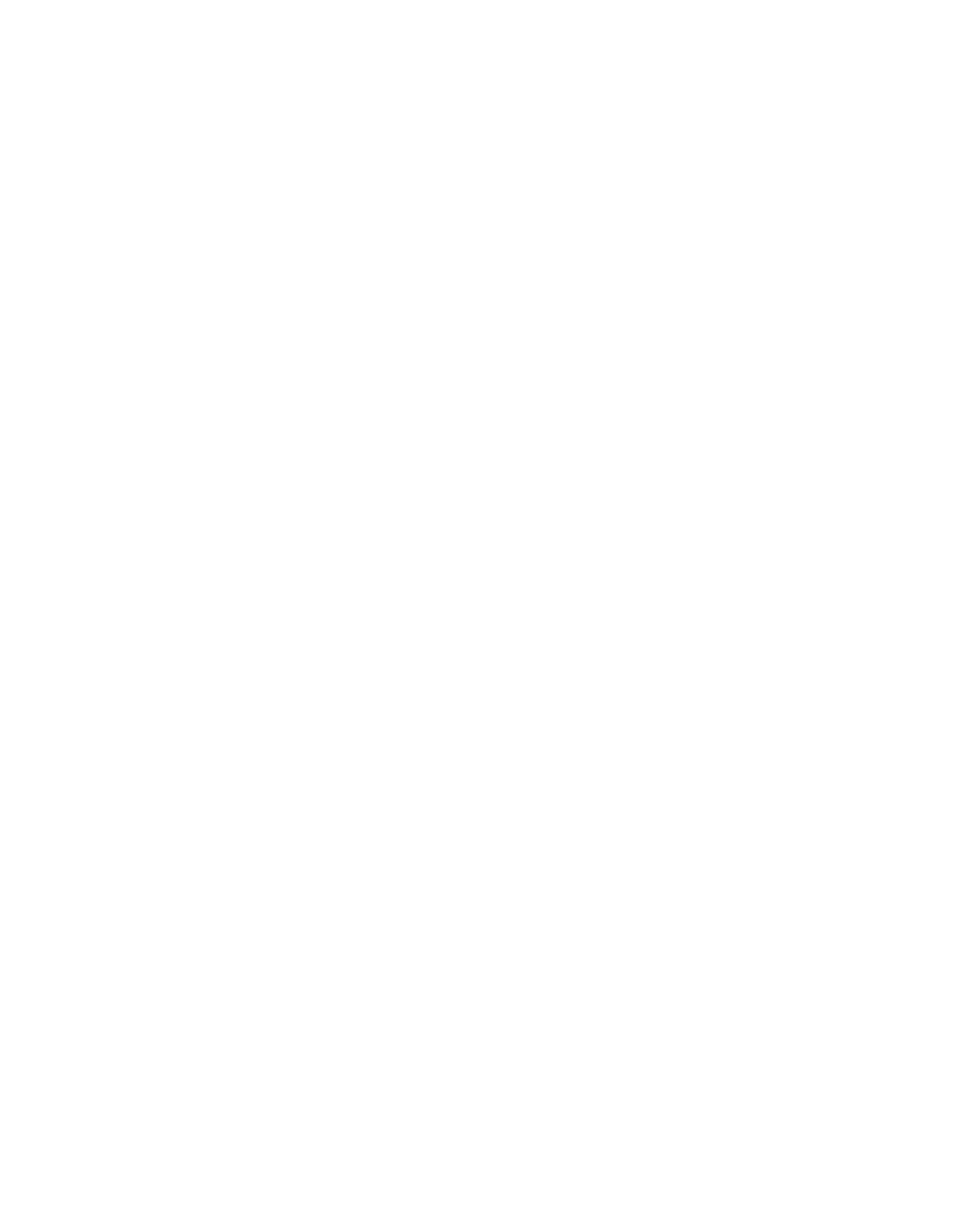## **Spring Meetings – April 5-11, 2021 IMFC Statement by Mr. Daniele Franco, Minister of the Economy and Finance, Italy**

*On behalf of Albania, Greece, Italy, Malta, Portugal, and Republic of San Marino* 

**More than one year into the pandemic that shook the world, causing immense loss of human lives, there have been many noteworthy achievements, but significant challengesstill lie ahead.** The supply and demand shocks triggered by the pandemic left no country unscathed and dipped the world into a sharp recession. Policymakers actively and successfully used all the tools at their disposal to mitigate the unprecedented impact on people's lives and livelihoods.The development and rollout of vaccines has laid the groundwork for overcoming the health crisis, but **the pandemic has not yet been brought under control.** 

**The economic policies that have so far addressed the emergency will now have to move on to sustaining the recovery.** As we overcome the health challenges, policymakers need to cautiously move their gear from managing the crisis to decisively laying the foundations for a greener, fairer, more inclusive and digital recovery. Fiscal, monetary, and financial policies need to remain supportive and complement each other, while becoming more targeted in due course.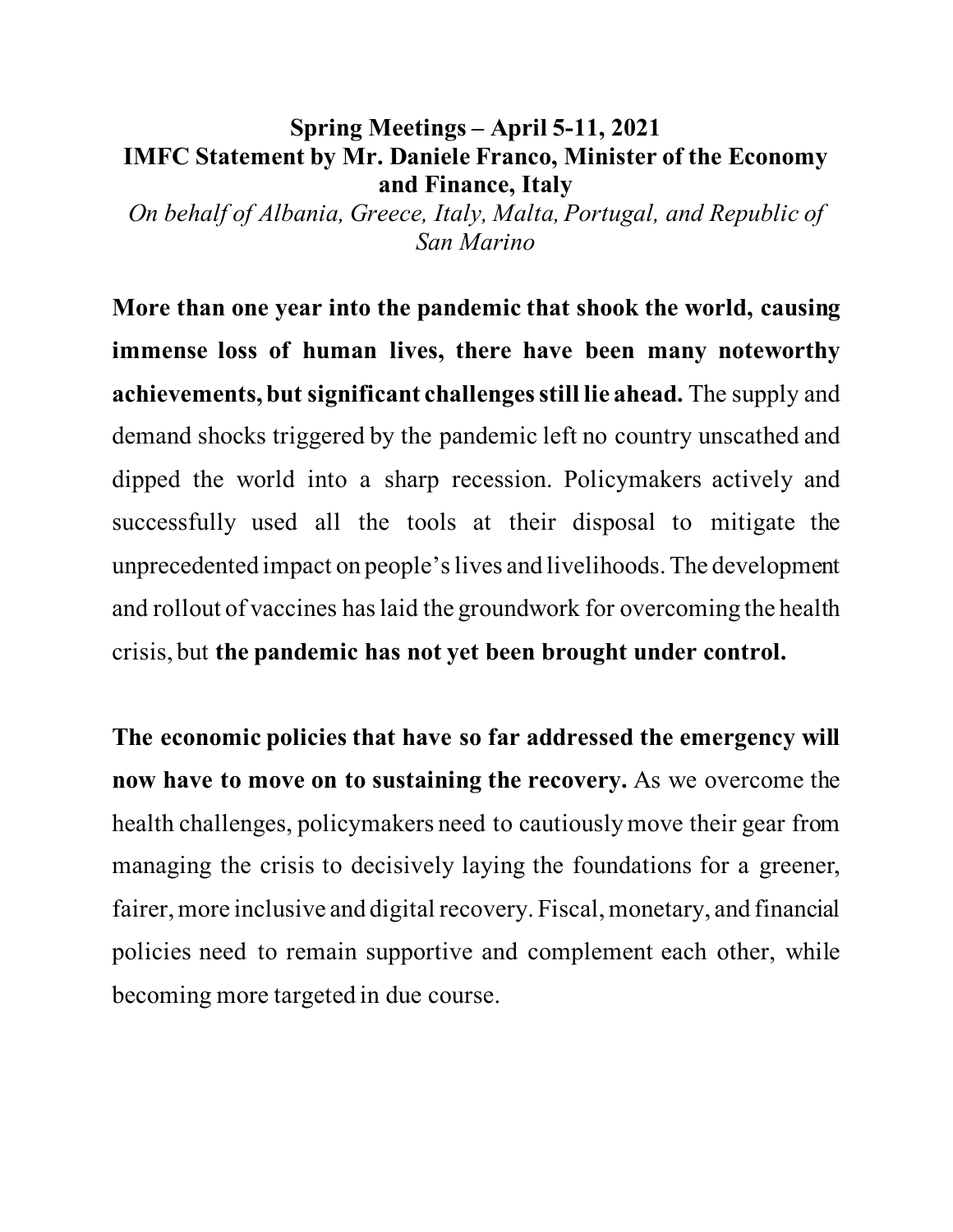**With Italy holding the Presidency of the G-20 for the year and Portugal holding the Presidency of the Council of the European Union (EU) for the semester, we are committed to finding multilateral solutions** to contribute to a broad-based global recovery, counteract diverging development trends and promote fair access to opportunitiesfor all. Eradicating the pandemic remains the key priority. At the same time, we must deal with the economic and social impact of the crisis, which has affected countries differently, reflecting their structural features and policy space, as well as the unpredictable evolution of the pandemic. Now more than ever, global challenges – such as addressing climate change, adapting to an increasingly digitalized society, and ensuring opportunities for all – require coordinated efforts.

**International cooperation should provide an equitable access to Covid-19 vaccines, regardless of countries' income.** The availability of several vaccines is an outstanding scientific achievement and there is an ever-increasing share of the population being immunized against the disease. However, access to vaccines is everything but even, raising equity issues. This may undermine the effectiveness of the ongoing immunization efforts, by facilitating the propagation of new variants of the virus and threatening global recovery. Under Italy's leadership, in May the G-20 will hold a Health Summit to define guiding principles for broader vaccination campaigns. In addition, the EU strengthened its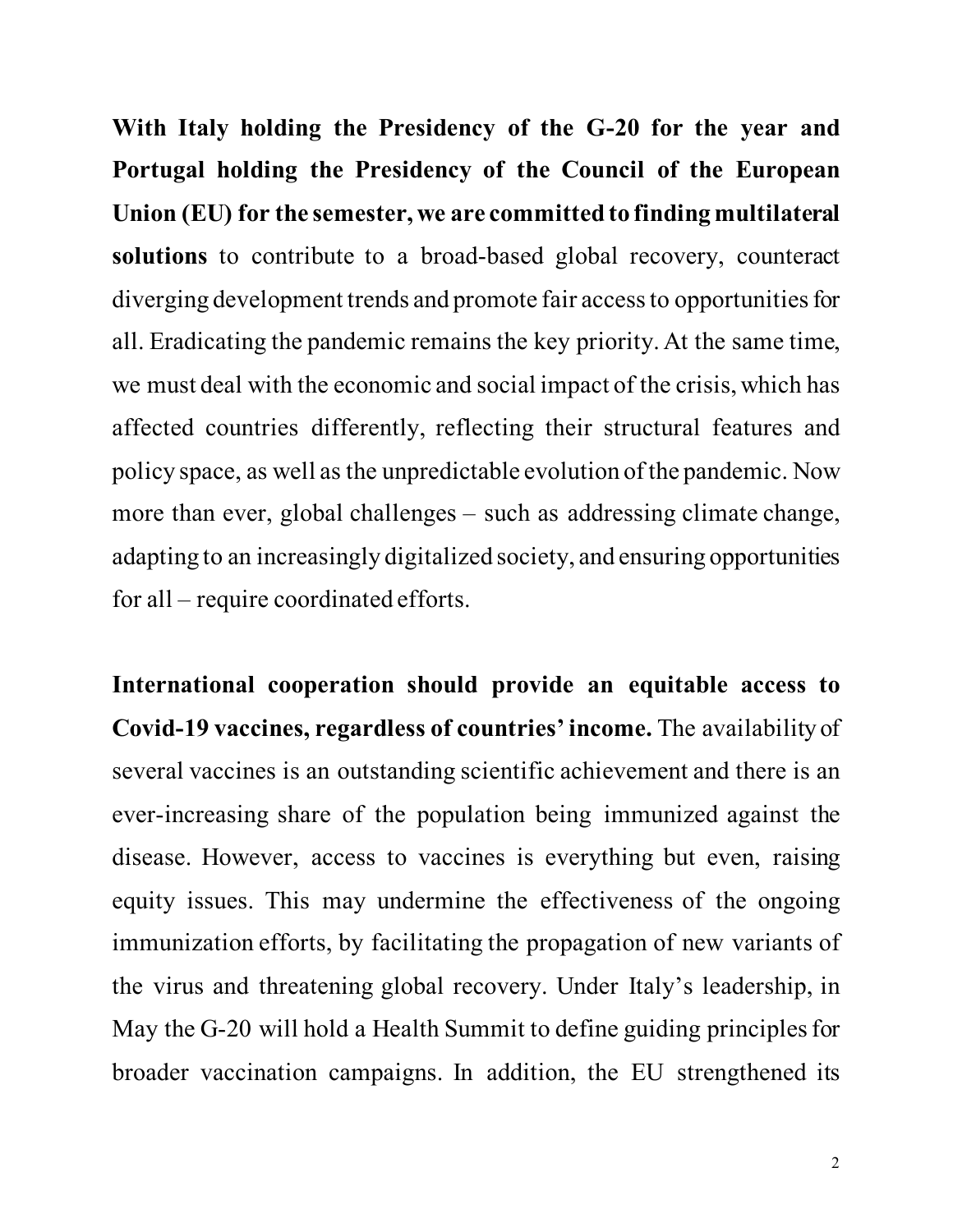contribution to the COVAX initiative. As supply shortfalls are overcome, ensuring a rapid distribution of vaccines in all corners of the globe is the key priority.

**Within the European Union, we will push ahead decisively with the implementation of the plans for recovery in 2021.** After the historical agreement on the Next Generation EU in 2020, the Portuguese Presidency of the Council of the EU is striving to facilitate the implementation of the framework and the swift approval of the national Recovery and Resilience Plans. Our countries are committed to using these plans and resources to foster a green, digital and resilient transformation. We will work toward a stronger European social model to promote access to education and employment opportunities to everyone, as well as to alleviate inequalities, which have been exacerbated by the pandemic, and hit women and youth particularly hard.

**We welcome the increasing alignment of goals and priorities across the international community.** The G-20 will focus on strengthening the recovery from the pandemic in a way that fosters prosperity and benefits all people and our planet. As many countries face **debt pressures**, against the background of a still unfolding crisis that requires additional spending, the G-20 has agreed on a further extension of the **Debt Service Suspension Initiative** (DSSI) until the end of 2021. To alleviate the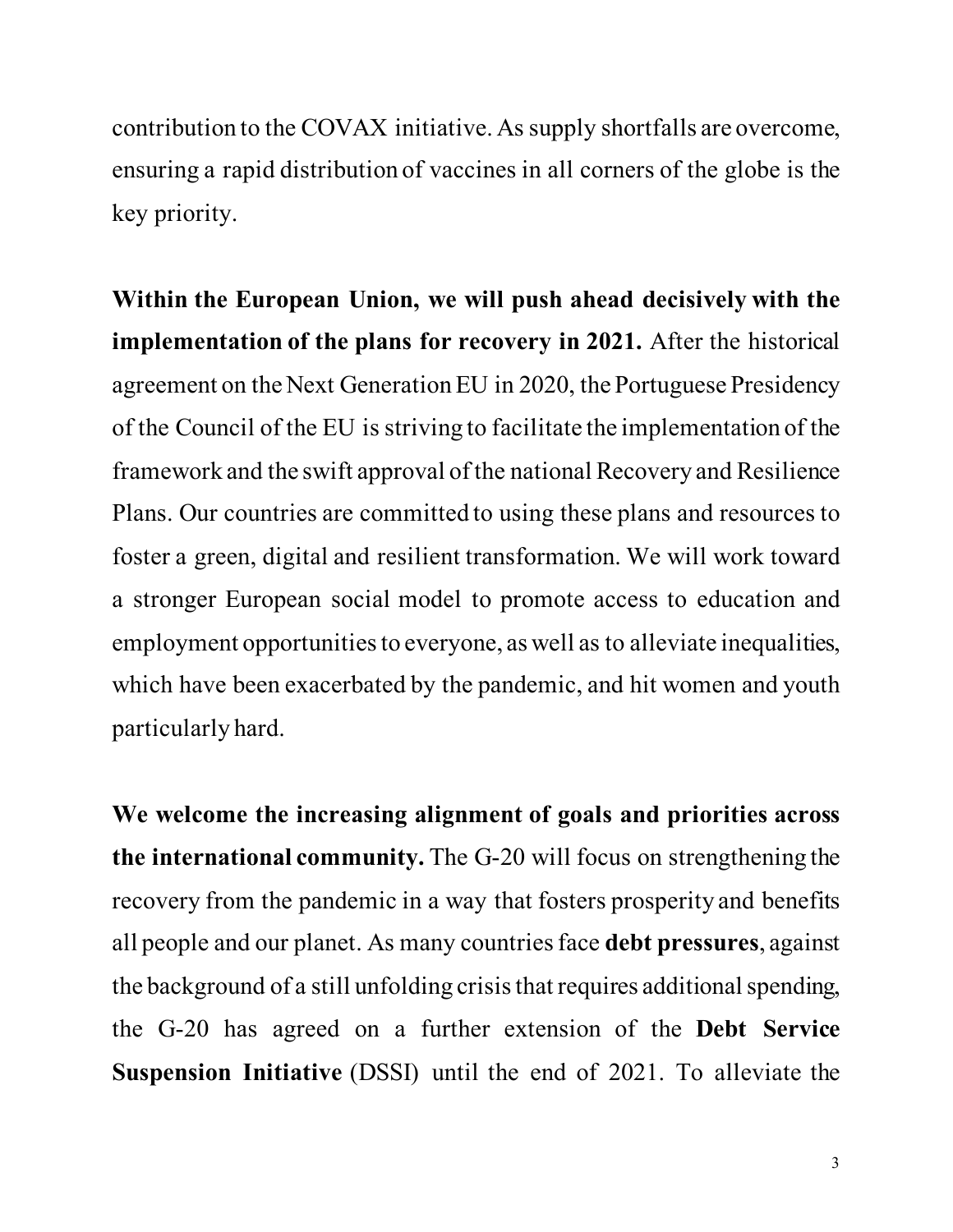pressures on countries that may require debt restructuring, the G-20 is promoting the effective implementation of the **Common Framework** for Debt Treatments, which involves for the first time Paris Club and non-Paris Club creditors, as well as the private sector through the comparability of treatment clause. These initiatives will unfold alongside continuous effort to improve debt transparency. We expect the Fund to continue supporting this work, in the context of the multipronged approach for addressing debt vulnerabilities.

**The G-20 will advance a broad and important digital agenda**, endeavoring to reach an agreement on international taxation of multinational companies, including digital businesses, and working on digital financial services and cross-border payments. The Fund's analytical work in these areas can be very valuable to inform the political discussion.

**The G-20 will also pursue an ambitious Green Agenda** aimed to promote a worldwide fair transition towards modern, resource-efficient and competitive economies, in line with the objectives of the Paris agreement. Notably, displaying alignment of priorities among different fora, the UK and Italy will partner within the 2021 United Nations Climate Change Conference (COP26) and leverage on the respective G-7 and G-20 Presidencies. The countries in our constituency are committed to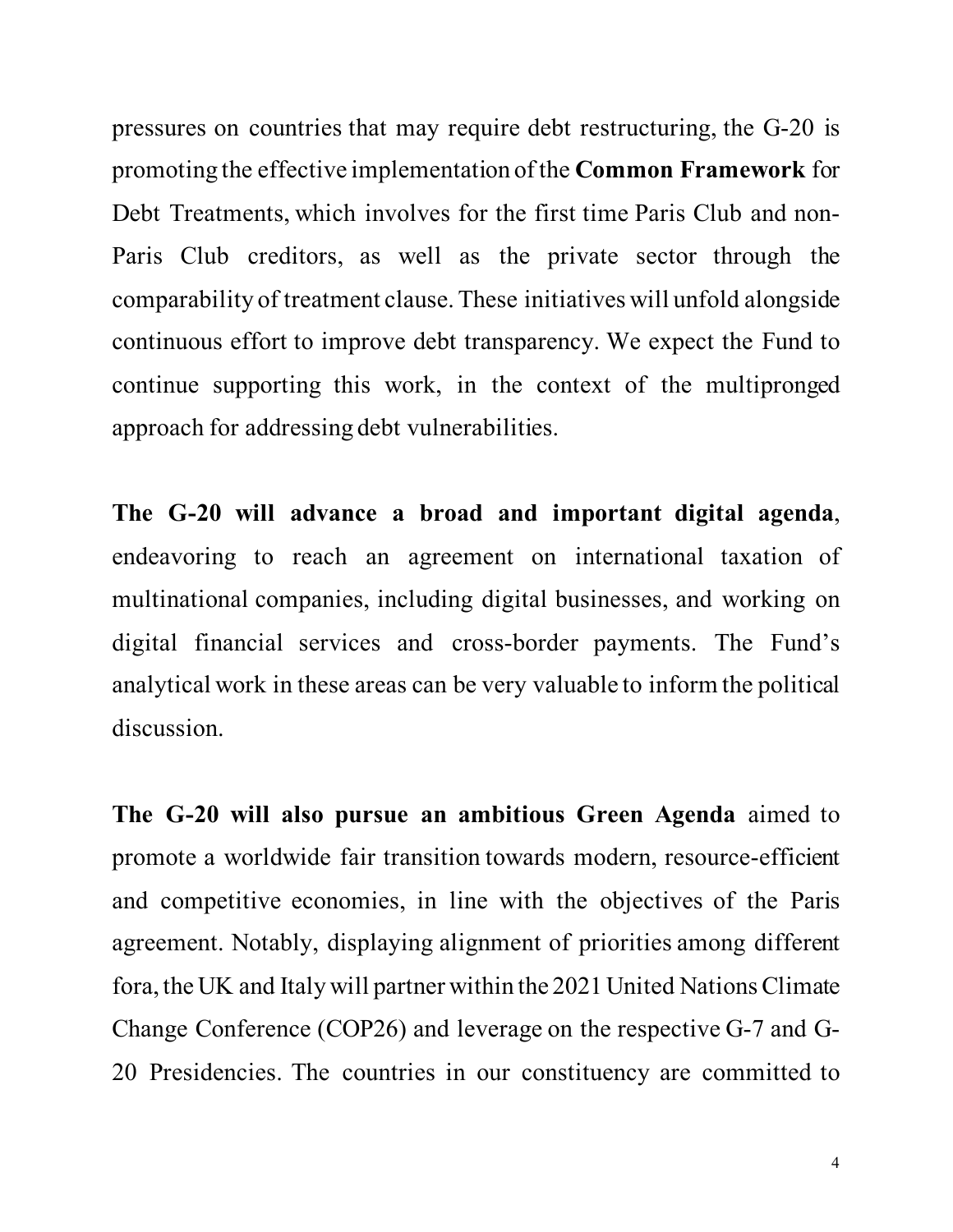contributing to the EU's leadership in addressing climate change, through the implementation of the European Green Deal, aimed at achieving carbon neutrality by 2050 and reducing CO2 emissions, by at least 55% by 2030 (in relation to 1990). The role of the Fund in fostering the transition to a low-carbon economy cannot be understated. The Fund should strive to better integrate climate issues into surveillance when reviewing its frameworks for surveillance and financial sector assessment. A more systematic inclusion of both climate mitigation and adaptation in bilateral surveillance can help identify costs associated with climate change and design policies aimed at facilitating the transition to lowercarbon economies and building resilience to climate change.

**The role of the Fund will be as important moving forward as it has been during the first phases of the pandemic**. The Fund has successfully played its role at the center of the Global Financial Safety Net, first through immediate emergency financing and then increasingly through Upper-Credit Tranche programs. Recently the Fund resumed its bilateral surveillance that will be paramount in the recovery phase. Fund's advice should help countries design policies that contribute to a greener, more digital, and more inclusive world. In addition, the Fund should continue to stand ready to lend to members in need, by flexibly deploying its toolkit to the benefit of the membership. In this regard, we appreciate the work to review the lending framework for Low Income Countries